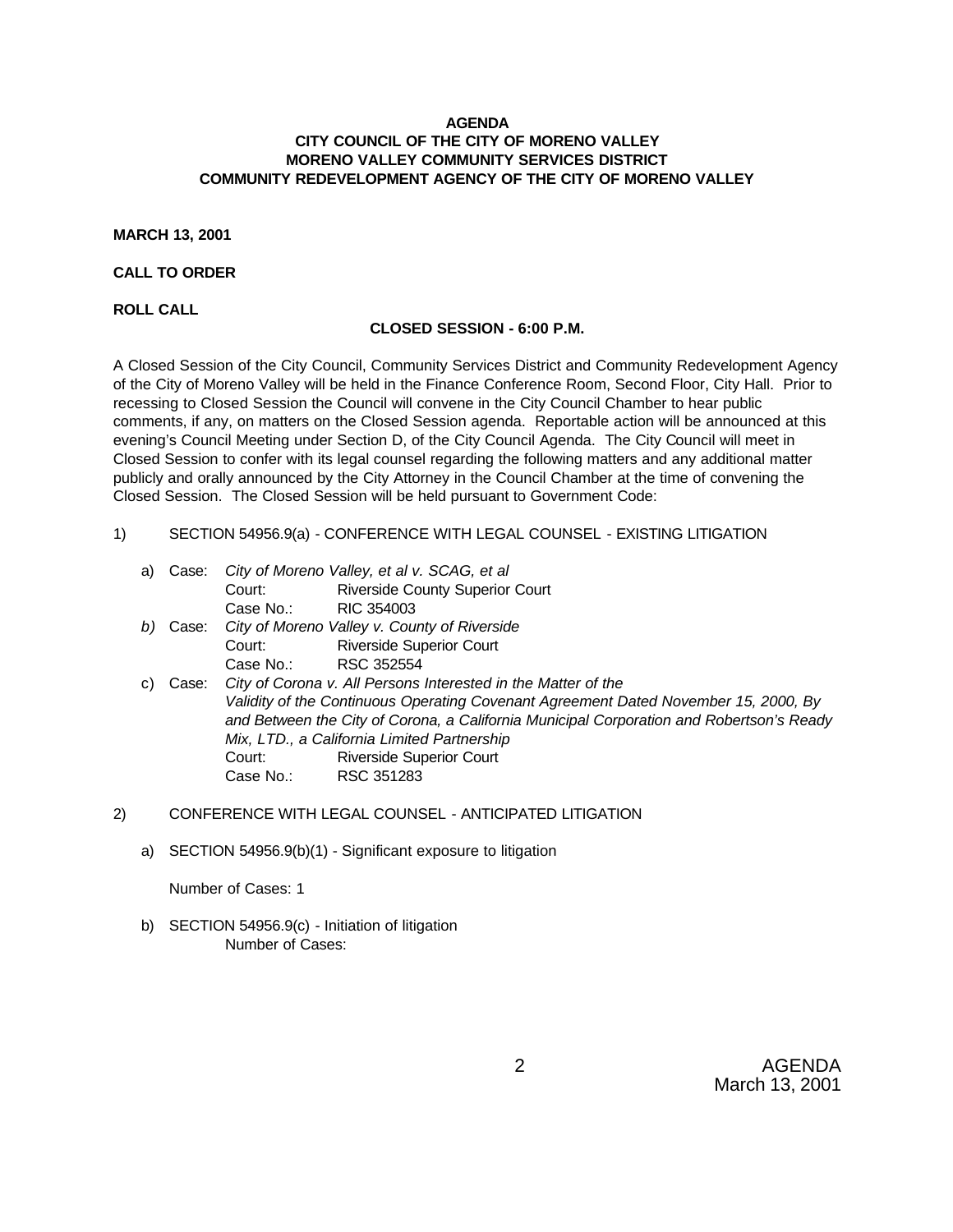#### **AGENDA**

## **JOINT MEETING OF THE CITY COUNCIL OF THE CITY OF MORENO VALLEY MORENO VALLEY COMMUNITY SERVICES DISTRICT COMMUNITY REDEVELOPMENT AGENCY OF THE CITY OF MORENO VALLEY**

### **REGULAR MEETING - 7:00 P.M. MARCH 13, 2001**

• **CALL TO ORDER** (Joint Meeting of the City Council of the City of Moreno Valley, Moreno Valley Community Services District, and the Community Redevelopment Agency of the City of Moreno Valley actions taken at the Joint Meeting are those of the Agency indicated on each Agenda item)

- **PLEDGE OF ALLEGIANCE**
- **INVOCATION** Pastor Keven Crothers, Moreno Valley Christian Church
- **ROLL CALL**
- **INTRODUCTIONS**

• PUBLIC COMMENTS **ON ANY SUBJECT NOT ON THE AGENDA** UNDER THE JURISDICTION OF THE CITY COUNCIL (COMMENTS NOT CONCLUDED BY 7:30 P.M. WILL BE HEARD PRIOR TO CITY COUNCIL CLOSING COMMENTS AT THE END OF THE AGENDA)

There is a three-minute time limit per person. Please complete and submit a PINK speaker slip to the Bailiff.

• PUBLIC COMMENTS **ON MATTERS ON THE AGENDA** WILL BE TAKEN UP AS THE ITEM IS CALLED FOR BUSINESS, BETWEEN STAFF'S REPORT AND CITY COUNCIL DELIBERATION (SPEAKER SLIPS MAY BE TURNED IN UNTIL THE ITEM IS CALLED FOR BUSINESS.)

There is a three-minute time limit per person and a 15-minute time limit per agenda item. The 15-minute limit may be waived. Please complete and submit a BLUE speaker slip to the Bailiff.

> 3 AGENDA March 13, 2001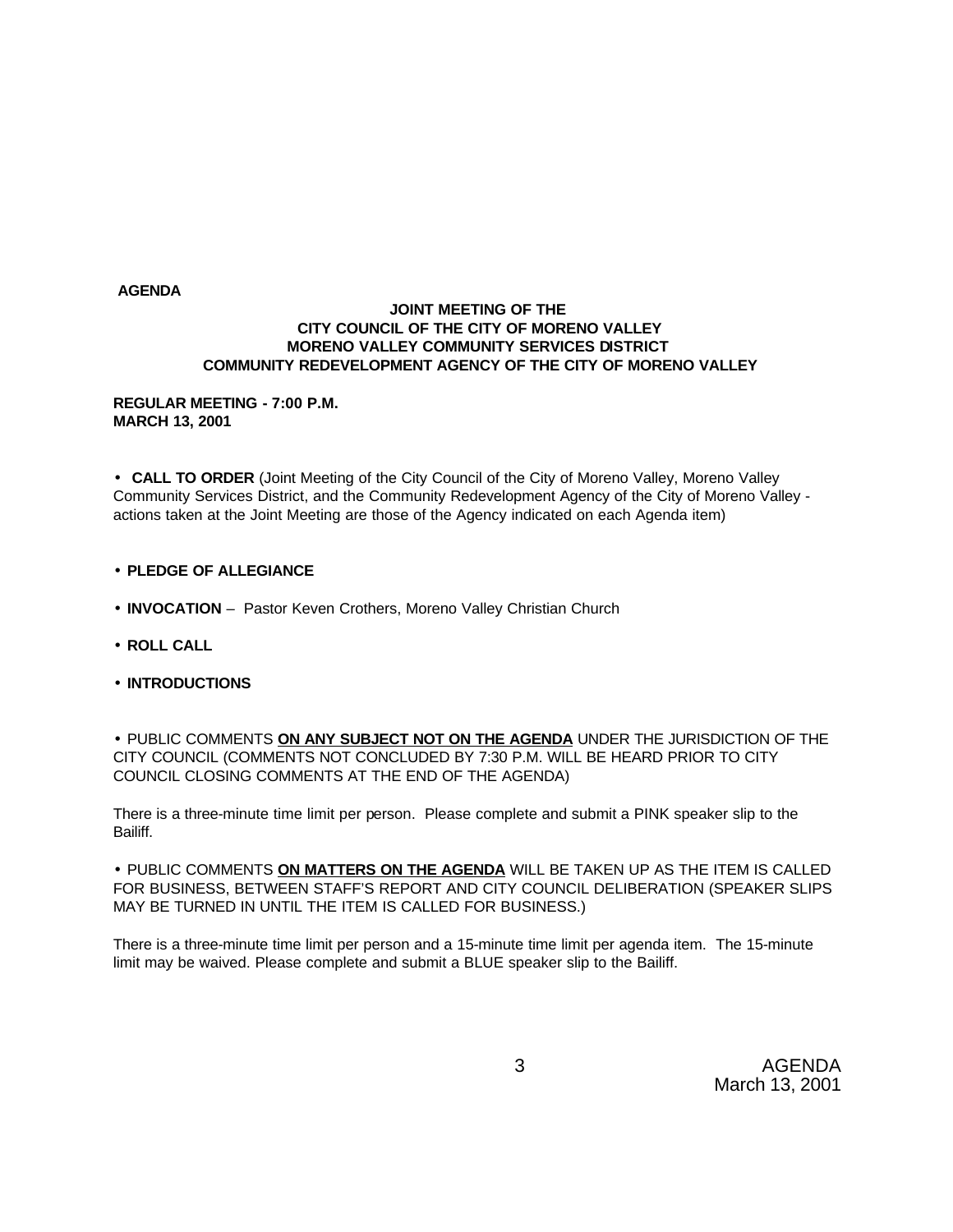## • **JOINT CONSENT CALENDARS (SECTIONS A-C) OF THE CITY COUNCIL OF THE CITY OF MORENO VALLEY, MORENO VALLEY COMMUNITY SERVICES DISTRICT, AND COMMUNITY REDEVELOPMENT AGENCY OF THE CITY OF MORENO VALLEY**

All items listed under the Consent Calendars are considered to be routine and non-controversial, and may be enacted by one motion unless a member of the Council, Community Services District, or Redevelopment Agency requests that an item be removed for separate action. The motion to adopt the Consent Calendars is deemed to be a separate motion by each Agency and shall be so recorded by the City Clerk. Items withdrawn for report/discussion will be heard after public hearing items.

# **A. CONSENT CALENDAR** - **CITY COUNCIL**

## A1. ORDINANCES - FIRST READING BY TITLE ONLY

Recommendation: Waive reading of all Ordinance Introductions and read by title only.

A2. PA 00-0042 – SINGLE FAMILY RESIDENTIAL CUSTOM HOME – ACCEPT AGREEMENT AND BONDS FOR PUBLIC RIGHT OF WAY IMPROVEMENTS – LAWLESS ROAD, NORTH SIDE, EAST OF PIGEON PASS (MAURER) (Report of: Director of Public Works/City Engineer)

Recommendation: Accept the bonds and approve the Agreement for Public Improvements; authorize the Mayor to execute the agreement; and direct the City Clerk to forward the signed agreement to the County Recorder's Office for recordation.

A3. PARCEL MAP 24349, PARCEL 1 – DEED OF RECONVEYANCE AND ACCEPTANCE OF CASH DEPOSIT TO REPLACE LIEN – FRANKHALE ROAD, SOUTH SIDE, EAST OF MORTON ROAD (DON AND GEORGIA CENATIEMPO) (Report of: Director of Public Works/City Engineer)

Recommendation: Accept the cash deposit of \$13,250.00 as security for the required public improvements; authorize the Mayor to execute the Deed of Reconveyance to reconvey the interest in the Deed of Trust known as Instrument No. 410852, recorded December 12, 1995 in the Official Records of Riverside County, California; and direct the City Clerk to forward the signed Deed of Reconveyance to the County Recorder's Office.

A4. FINAL MAP 28882-1 – AMENDMENT TO AGREEMENT FOR PUBLIC IMPROVEMENTS (TIME EXTENSION) NORTH SIDE OF HEMLOCK AVE., EAST OF PERRIS BLVD. (BEAZER HOMES HOLDINGS, CORPORATION) (Report of: Director of Public Works/City Engineer)

Recommendation: Authorize the Mayor to execute the Amendment to Agreement for Public Improvements.

A5. FINAL MAP 28882 – AMENDMENT TO AGREEMENT FOR PUBLIC IMPROVEMENTS (TIME EXTENSION FOR SEWER & WATER IMPROVEMENTS) SOUTH SIDE OF IRONWOOD AVE., EAST OF PERRIS BLVD. (BEAZER HOMES HOLDINGS, CORPORATION) (Report of: Director of Public Works/City Engineer)

Recommendation: Authorize the Mayor to execute the Amendment to Agreement for Public Improvements.

A6. FINAL MAP 28882 – AMENDMENT TO AGREEMENT FOR PUBLIC IMPROVEMENTS (TIME EXTENSION) SOUTH SIDE OF IRONWOOD AVE., EAST OF PERRIS BLVD. (BEAZER HOMES HOLDINGS, CORPORATION) (Report of: Director of Public Works/City Engineer)

Recommendation: Authorize the Mayor to execute the Amendment to Agreement for Public Improvements.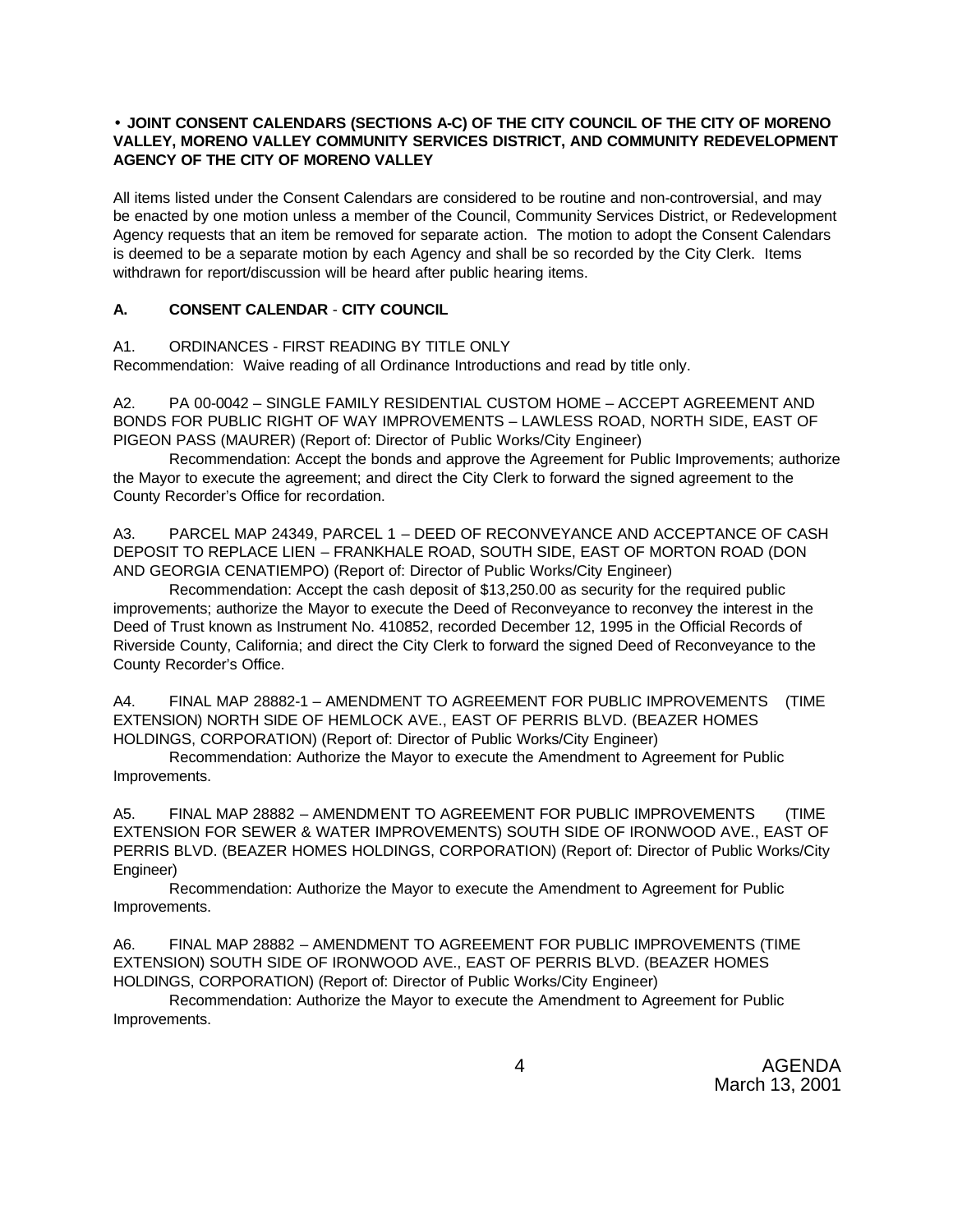A7. PA 99-0006 – WALGREEN'S PHARMACY - ACCEPT AGREEMENT & BONDS FOR PUBLIC IMPROVEMENTS, 25011 ALESSANDRO BLVD., SOUTH SIDE OF ALESSANDRO, EAST OF PERRIS BLVD. (SIMAC CONSTRUCTION, INC.) (Report of: Director of Public Works/City Engineer)

Recommendation: Accept the bonds and the Agreement for Public Improvements; authorize the Mayor to execute the agreement; and direct the City Clerk to forward the signed agreement to the County Recorder's Office for recordation.

A8. APPROVAL OF FINAL MAP 23553-2 – SINGLE FAMILY RESIDENTIAL PROJECT, AND ACCEPTANCE OF AGREEMENT AND BONDS FOR PUBLIC RIGHT OF WAY IMPROVEMENTS, EAST SIDE OF PIGEON PASS RD., NORTH OF SUNNYMEAD RANCH PARKWAY (MV DEVELOPMENT, LLC) (Report of: Director of Public Works/City Engineer)

Recommendation: Approve Final Map 23553-2, authorize the City Clerk to sign the map and transmit said map to the County Recorder's Office for recordation; accept the bonds and Agreement for Public Improvements; authorize the Mayor to execute the agreement; and direct the City Clerk to forward the signed agreement to the County Recorder's Office for recordation.

A9. FINAL MAP 22377-1, LOT L – LANDSCAPE AREA – REDUCE FAITHFUL PERFORMANCE BOND, EAST SIDE OF LASSELLE ST., NORTH OF GENTIAN AVE. (CAPITAL MUTUAL MORENO VALLEY, LLC) (Report of: Director of Public Works/City Engineer)

Recommendation: Approve a 90% reduction to the Faithful Performance Bond and direct the City Engineer to process the 90% reduction to the Faithful Performance Bond.

### A10. MINUTES – REGULAR MEETING OF FEBRUARY 27, 2001 (Report of: Acting City Clerk) Recommendation: Approve as submitted.

A11. AWARD – DELL COMPUTER SYSTEMS AND RELATED SOFTWARE (Report of: Director of Finance/City Treasurer)

Recommendation: Award the purchase of twenty-eight computer systems and related software to Dell Computer Corporation as being in the best interest of the City and authorize the Finance Director to issue a purchase order to Dell Computer Corporation in an amount not to exceed \$49,000 (forty nine thousand dollars).

A12. AGREEMENT FOR PROFESSIONAL CONSULTANT SERVICES, PROJECT #00- 12556330 FISCAL YEAR 1999/2000, PHASE II, ANNUAL PAVEMENT OVERLAY PROGRAM (Report of: Director of Public Works/City Engineer)

Recommendation: Approve the "Agreement for Professional Consultant Services" with Berryman & Henigar Offices, 2001 East First Street, Suite 160, Santa Ana, California, 92705, to design the annual pavement overlay; authorize the Mayor to execute said "Agreement for Professional Consultant Services" with Berryman & Henigar; and authorize the issuance of a Purchase Order to Berryman & Henigar, in the amount of \$99,700 when the agreement has been signed by all parties (Account No.125.56330).

A13. APPROVAL OF THE 2001/02 FISCAL YEAR STORMWATER PROTECTION PROGRAM BUDGET (NPDES) (Report of: Director of Public Works/City Engineer)

Recommendation: Approve the County Service Area (CSA) 152 Budget for FY 2001/02 in the amount of \$414,773; and approve the CSA 152 Assessment per Benefit Assessment Unit (BAU) of \$8.15 per year for FY 2001/02.

A14. YOUTH OPPORTUNITIES PROGRAM (Report of: Director of Community and Economic

 5 AGENDA March 13, 2001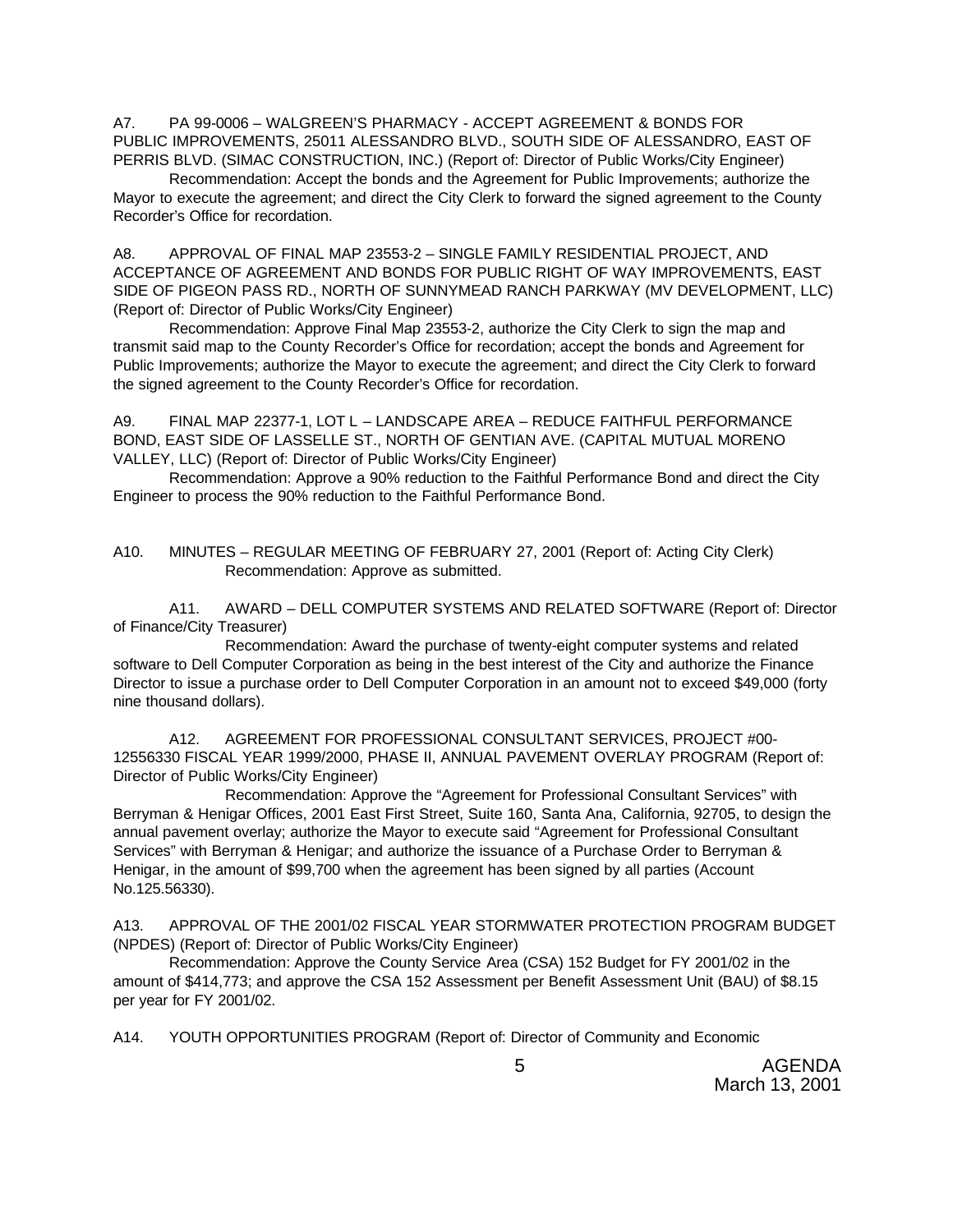Development)

Recommendation: Accept the Youth Opportunities Program Grant Award and authorize the City Manager to execute a contract with Riverside County to implement and operate a Youth Opportunities Center.

# **B. CONSENT CALENDAR** - **COMMUNITY SERVICES DISTRICT**

# B1. ORDINANCES - FIRST READING BY TITLE ONLY

Recommendation: Waive reading of all Ordinance Introductions and read by title only.

B2. EXTENSION OF CONTRACT – PROJECT NO. E-7/98 – MAINTENANCE OF EXTENSIVE LANDSCAPE AND IRRIGATION (CENTERPOINTE) (Report of: Director of Public Works/City Engineer)

Recommendation: Approve the Amendment to the Contract Agreement for Community Services District Project E-7/98 to extend the term of the contract for an additional one-year period; authorize the President of the Board to execute said Amendment with Tropical Plaza Nursery, Inc. of Villa Park, California; authorize the Purchasing Manager, at the start of Fiscal Year 2001/02, to issue open purchase orders to Tropical Plaza Nursery, Inc. in the amounts of:

a.) SIXTEEN THOUSAND NINE HUNDRED TWELVE DOLLARS AND 92/100 (\$16,912.92) for twelve months of base maintenance service. and:

b.) TWO THOUSAND FIVE HUNDRED DOLLARS AND NO/100 (\$2,500.00) for anticipated Additional Work per Section 3., paragraph d. of the amended Agreement.

B3. EXTENSION OF CONTRACT – PROJECT NO. E-4/99 – MAINTENANCE OF EXTENSIVE LANDSCAPE AND IRRIGATION (MORENO VALLEY RANCH EAST) (Report of: Director of Public Works/City Engineer)

Recommendation: Approve the Amendment to the Contract Agreement for MVCSD Project E-4/99 to extend the term of the contract for an additional one-year period; authorize the President of the MVCSD Board to execute said Amendment with Bemus Landscape, Inc. of Santa Ana, California; authorize the Purchasing Manager, at the start of Fiscal Year 2001/02, to issue open purchase orders to Bemus Landscape, Inc. in the amounts of:

a.) ONE HUNDRED AND TWO THOUSAND THIRTY-EIGHT DOLLARS AND 16/100 (\$102,038.16) for twelve months of base maintenance service, and;

b.) FOURTEEN THOUSAND SEVEN HUNDRED SIXTY-FOUR

DOLLARS AND NO/100 (\$14,764.00) for anticipated Additional Work per Section 3., paragraph d. of the amended Agreement.

B4. MINUTES – REGULAR MEETING OF FEBRUARY 27, 2001 (Report of: Acting City Clerk) Recommendation: Approve as submitted

# **C. CONSENT CALENDAR** - **COMMUNITY REDEVELOPMENT AGENCY**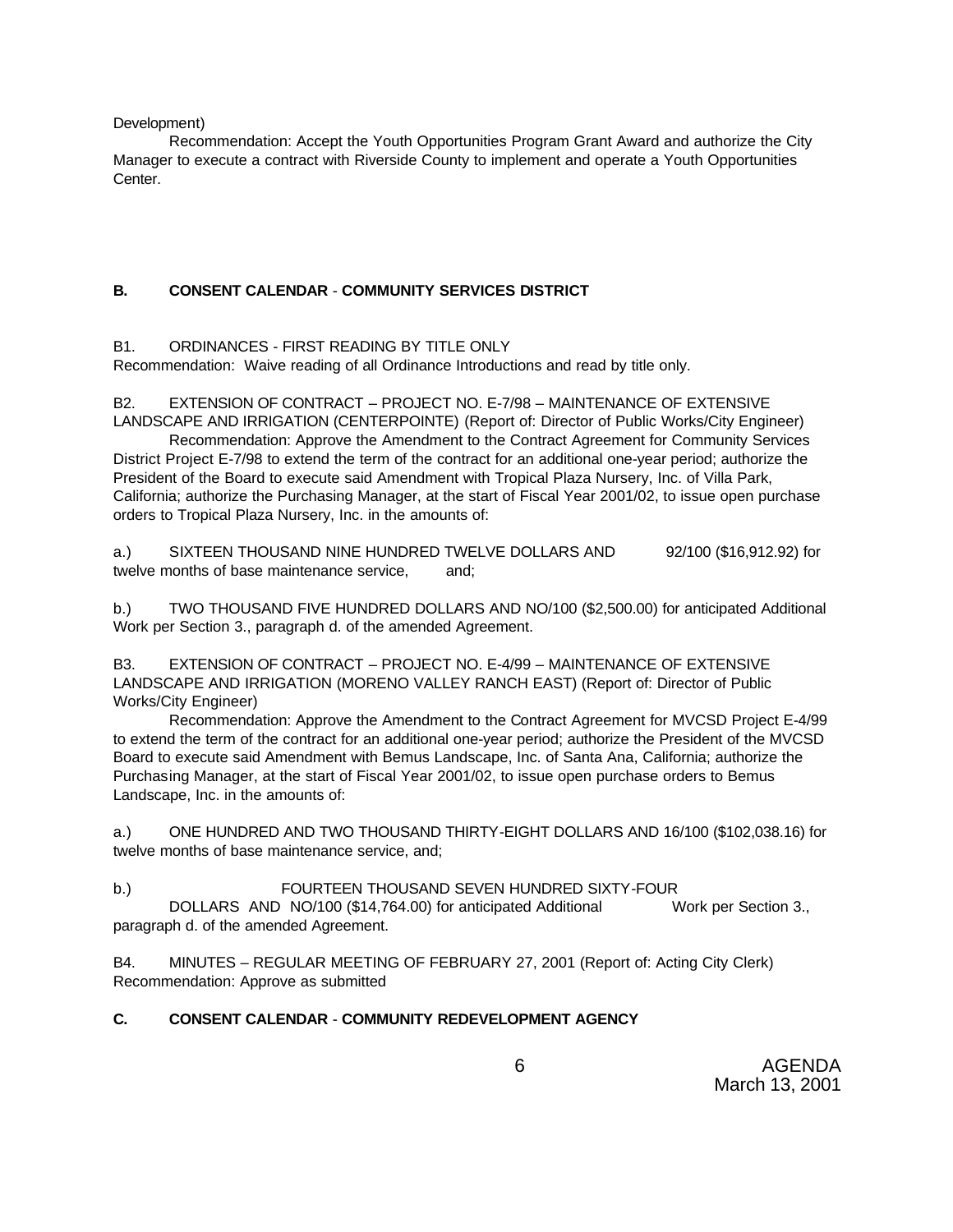### C1. ORDINANCES - FIRST READING BY TITLE ONLY

Recommendation: Waive reading of all Ordinance Introductions and read by title only.

- C2. MINUTES REGULAR MEETING OF FEBRUARY 27, 2001 (Report of: Acting City Clerk) Recommendation: Approve as submitted
- **D. REPORT OF ACTION FROM CLOSED SESSION BY CITY ATTORNEY, IF ANY**
- **E. PUBLIC HEARINGS NONE**
- **ITEMS REMOVED FROM CONSENT CALENDARS FOR DISCUSSION OR SEPARATE ACTION**

# **F. REPORTS**

F1. LEGISLATIVE UPDATE (Report of: Assistant City Manager) Recommendation: That the City Council receive and file the Legislative Status Report.

# **G. LEGISLATIVE ACTIONS**

ORDINANCES - 1ST READING & INTRODUCTION - NONE

ORDINANCES - 2ND READING & ADOPTION – NONE

ORDINANCES - URGENCY ORDINANCES - NONE

# **RESOLUTIONS**

G1. RESOLUTION FOR THE ABATEMENT OF PUBLIC NUISANCES (Report of: Director of Community and Economic Development)

Recommendation: That the City Council adopt Resolution No. 2001-09 of the City of Moreno Valley, California, confirming assessments on certain real properties as outlined in the Property Assessment List in the staff report for the abatement of nuisances.

# Resolution No. 2001-09

A Resolution of the City Council of the City of Moreno Valley, California, Confirming Statements of Costs Against Real Property Located in the City of Moreno Valley, for Abatements of Public Nuisances and Direction that Said Statements of Costs Constitute a Lien Upon Said Properties

# • **CONTINUATION OF PUBLIC COMMENTS ON MATTERS NOT ON THE AGENDA**, **IF NEEDED**

 7 AGENDA March 13, 2001